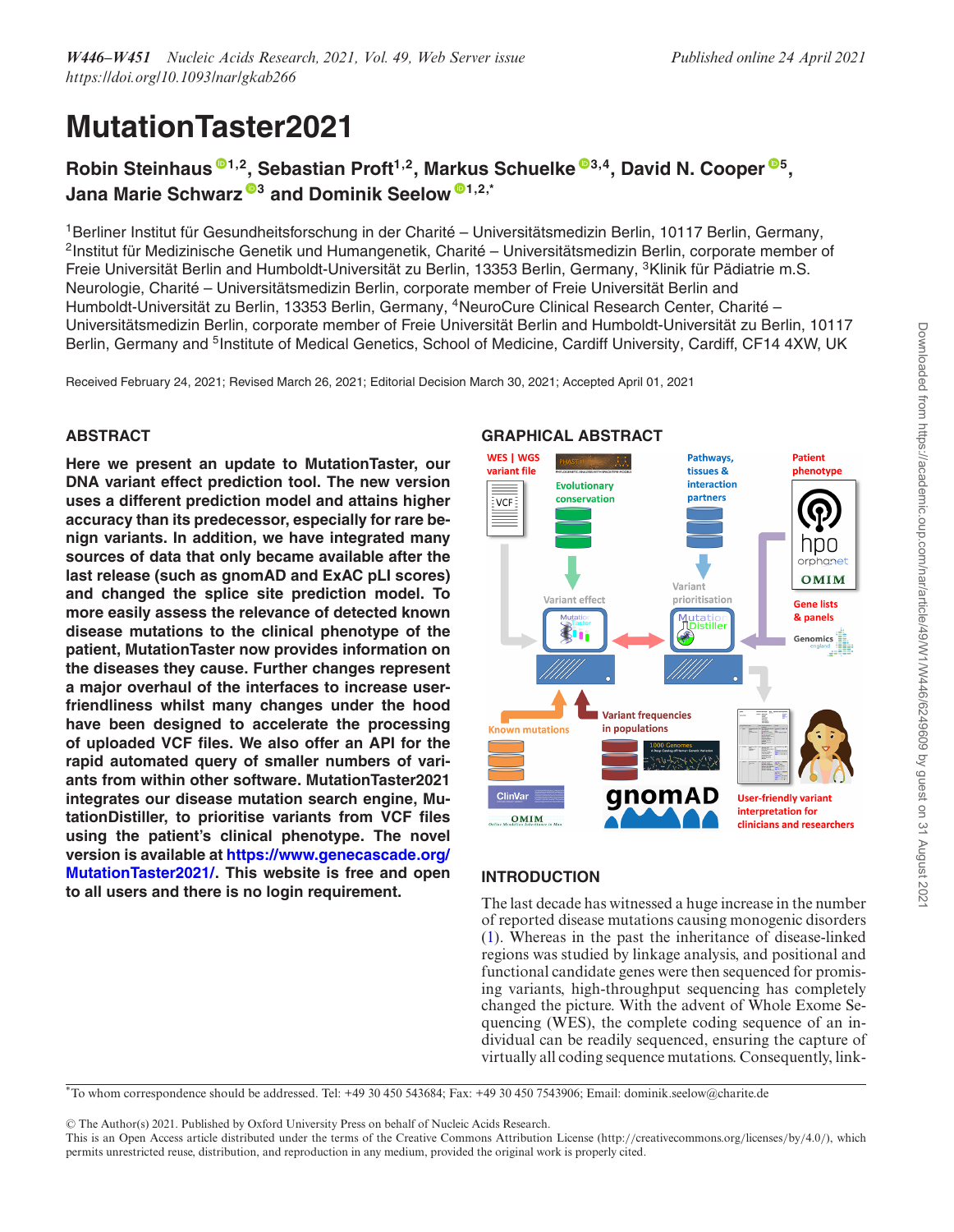age information is no longer required, and biomedical researchers can focus on those variants that are likely to have a deleterious effect on genes with a role in disease pathogenesis. Whilst this strategy permits the identification of disease mutations within single individuals without any other cases or family members  $(2,3)$ , the usual approach is to compare genotypes in different affected or unaffected family members  $(4)$ .

Even though a battery of variant effect prediction tools is now available, e.g. PolyPhen-2 [\(5\)](#page-4-0), SIFT [\(6\)](#page-4-0), Mutation-Taster [\(7\)](#page-4-0) or CADD [\(8\)](#page-4-0), none of these tools reaches an accuracy much above 90%. Thus, with tens of thousands of DNA variants detected in any given WES run, thousands of potentially deleterious variants remain to be assessed. Filtering against known polymorphisms found in large-scale sequencing projects such as the 1000 Genomes Project [\(9\)](#page-4-0), ExAC [\(10\)](#page-4-0), or gnomAD [\(11\)](#page-4-0) (which are all integrated in MutationTaster2021) further reduces the number of possible disease-causing variants. However, because many polymorphisms are population-specific, only a portion of the benign variants can be removed using this strategy. In this context, the use of dedicated phenotype-aware disease mutation search engines such as eXtasy  $(12)$ , the Exomiser  $(13)$ or MutationDistiller [\(14\)](#page-4-0) can play a role. These combine the predicted deleteriousness of a given variant with the potential of a particular 'mutated' gene to play a role in the disease. Although this approach has been successful in many cases, in general only about one third of WES studies lead to a molecular diagnosis [\(15,16\)](#page-4-0).

With the latest release of MutationTaster, we hope to increase the overall success rate for WES. As with its predecessor, MutationTaster2021 subjects each variant to a battery of *in silico* tests. With the aim of increasing prediction accuracy, we have replaced the Bayes classifier with Random Forest models tailored to different types of variants. When training these models, we focused on the balanced accuracy, i.e. the same prediction quality for benign and deleterious variants. This significantly improved the prediction results (see Results). We have also worked on the user-friendliness of MutationTaster and integrated MutationDistiller for the identification of disease mutations causing monogenic disorders.

# **CHANGES IN THE NEW VERSION**

# **Training with 'rare' variants**

*Benign variants.* For the new version, we strove to reduce the number of false positive predictions. Even though the filtering against common polymorphisms greatly reduced the false positive rate, many rare or population-specific variants remained as false positives. The most likely explanation for this is that these false positives display a much higher degree of phylogenetic conservation than the frequent polymorphisms (at least 20 healthy homozygous individuals) we had previously used as benign training data. To circumvent this, we employed as benign training cases all intragenic variants from gnomAD [\(11\)](#page-4-0) for which there was at least one homozygous carrier.

*Deleterious variants.* As in the previous version, the deleterious training cases comprise intragenic disease mutations from the Professional Version of the Human Gene Muta-tion Database (HGMD<sup>®</sup> Pro) [\(1\)](#page-4-0) and from ClinVar [\(17\)](#page-4-0). We restricted our analysis to those variants labelled as 'DM' in HGMD Pro or 'pathogenic' or 'likely pathogenic' in Clin-Var. We excluded ClinVar variants with conflicting labels.

Variants that were found in both training sets (deleterious and benign) were excluded. Our final training sets consisted of 11 168 768 benign and 236 400 deleterious variants (see Supplementary Table S1).

#### **New models for UTR variants**

To provide better predictions for variants in the untranslated regions (UTRs), we set up dedicated prediction models for the two UTRs. Although these have lower accuracies than the model for other non-coding variants, they still provide better results for UTR variants. MutationTaster2021 now uses five dedicated models for variants (i) causing single amino acid substitutions, (ii) causing more than one amino acid substitution, (iii) located in the  $5'$  UTR, (iv) located in the  $3'$  UTR and (v) all other intragenic variants (see Supplementary Table S2).

#### **New classifier: Random Forest instead of Naive Bayes**

Whereas the previous releases of MutationTaster [\(7,18\)](#page-4-0) used a Naive Bayes classifier to make predictions, we have shifted the prediction to Random Forest models so as to improve the results. The number of features and the number of trees were separately optimised for each of the five models. Details of the predictive performance of the different models are given in Supplementary Table S2. Supplementary Table S3 shows the performance of the previous version, MutationTaster2. The implementation of the classifiers is described in the Supplement. Instead of the internal probability of the Bayes classifier used in the previous releases, the new output indicates how many decision trees of the Random Forest are suggestive of deleteriousness.

We have attempted to find a reasonable trade-off between predictive performance and speed and therefore limited tree number and tree size within the different Random Forest models. A grid search showed that in two prediction models, Random Forests with only one third of the size of the 'perfect forest' could be used without losing >0.12% balanced accuracy. Detailed information about the forests that were trained and tested can be found on our website and in the Supplement. The characteristics of the Random Forests used by MutationTaster2021 are listed in Supplementary Table S4.

It should be noted that these predictors were explicitly trained for balanced accuracy, i.e. the same predictive performance for benign and deleterious variants. Although this increases the number of false positive predictions, it decreases the risk of missing a real disease mutation compared to predictors trained for specificity.

# **Variant effect on splicing**

In the past, MutationTaster has used nnsplice [\(19\)](#page-4-0) for the prediction of the effect of variants on splicing. In internal tests, we found that MaxEntScan [\(20\)](#page-4-0) showed higher accuracy and we therefore switched to MaxEntScan. This came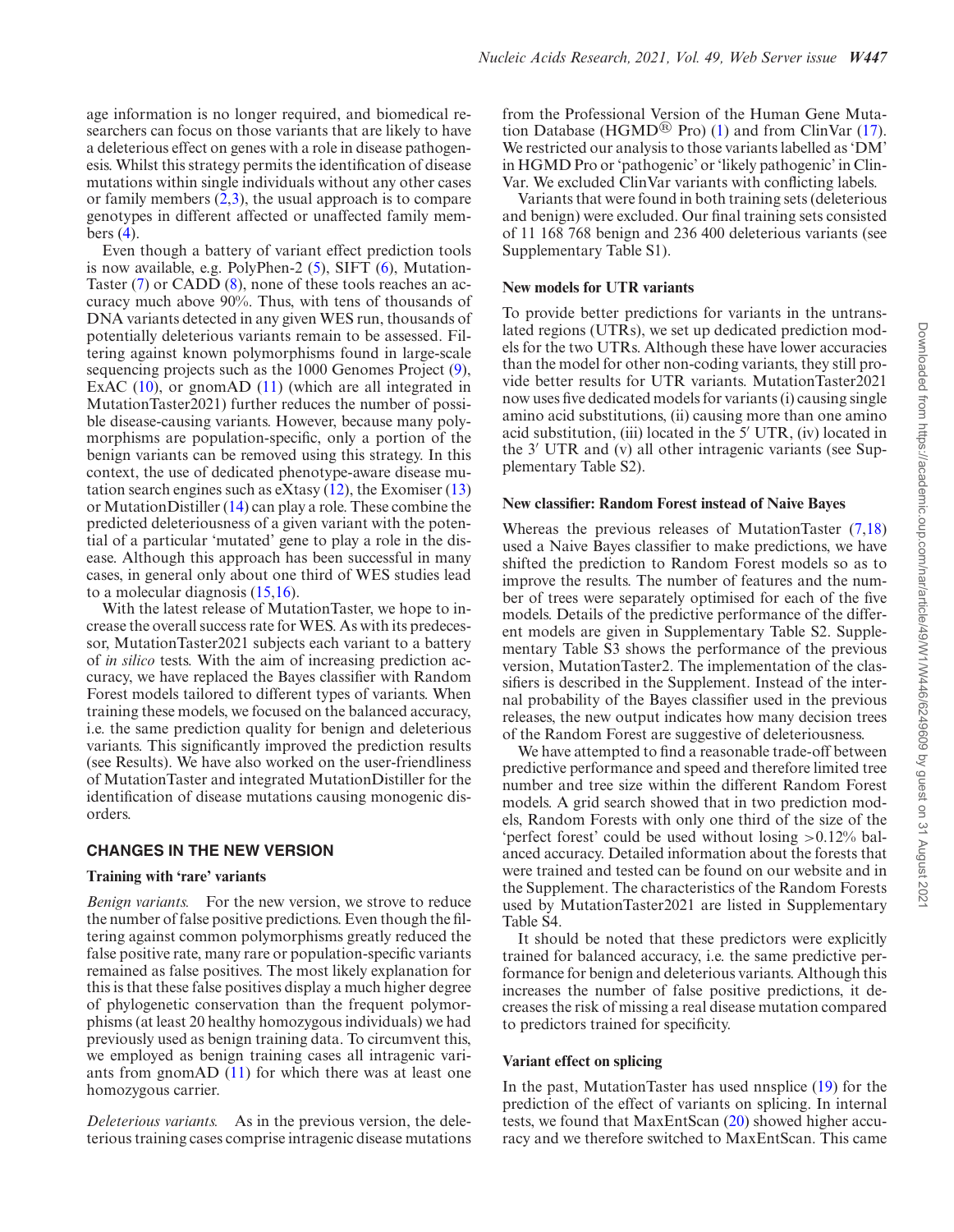with another advantage: MaxEntScan was written in Perl and could easily be transferred into a Perl module which can be run under mod perl (see Supplement) thereby bringing enormous speed gains. One drawback of MaxEntScan is however that it is limited to variants in canonical splice sites.

It should be noted that MutationTaster2 and Mutation-Taster2021 do not search for cryptic splice sites activated by DNA variants as this was found to yield too many false positive predictions.

#### **Integration of gnomAD, ExAC and ExAC pLI scores**

Since the last publication of MutationTaster, several new data sources have been integrated (also in Mutation-Taster2). Most notable are the genotype counts from ExAC  $(10)$  and gnomAD  $(11)$  for the exclusion of variants also found in healthy individuals, and ExAC pLI scores to assess whether a gene is tolerant of loss-of-function variants. We have dropped the use of HapMap [\(21\)](#page-5-0) SNP genotypes.

Whilst homozygous individuals from the 1000 Genomes Project [\(9\)](#page-4-0), ExAC and gnomAD are used to automatically classify variants as benign, the pLI scores are not used to classify variants.

All other data sources used by MutationTaster have been updated in the new release; external data sources and software are listed in Supplementary Tables S5 and S6.

#### **New interfaces**

The most striking difference with respect to the previous releases are the overhauled interfaces. We attempted to preserve the old layout to keep MutationTaster recognisable while giving it a more modern appearance. We also streamlined the input interfaces and restructured the output to make the most relevant options or results more prominent.

When variants are listed in ClinVar as either 'pathogenic' or 'likely pathogenic', this information and the disease caused by the variant are displayed in the output (see Supplementary Figure S2). Variants clearly assigned as 'pathogenic' in ClinVar are automatically labelled as deleterious by MutationTaster.

The three different modes (analysis of a single variant using a transcript/CDS position, analysis of a variant using its physical position, and analysis of complete VCF files) are now offered in the same interface and their names make their purpose much clearer (see Supplementary Figure S1).

#### **VCF analysis pipeline**

Whilst the analysis pipeline for VCF files was called 'QueryEngine' in the last release, it is now more intuitively termed 'VCF analysis pipeline' and comes with clearer interfaces. An invisible change is a complete restructuring of the underlying database structure. The prediction results of variants are now permanently stored and re-used whenever the same variant is queried again. This has a dramatic effect on the speed of the application, with a typical WES VCF file now being analysed in <5 min.

The contents of single VCF files are automatically removed after 4 weeks but can be actively deleted by the uploaders. The variant results stored in the database do not contain any information about their origin, i.e. it is impossible to reconstruct a VCF file once it has been deleted.

The changes in the database structure also allow the parallel use of different versions of MutationTaster built for different genome versions (not yet implemented) and different releases of Ensembl [\(22\)](#page-5-0).

# **API**

MutationTaster2021 offers an API for the automatic query of several variants from within other tools, e.g. VarFish [\(23\)](#page-5-0). For fast prediction times, the results of such queries are not stored in our database and have to be recalculated for each new call. We have therefore restricted the API use to 50 variants in one call and instead encourage our users to upload VCF files for larger sets of variants – predictions made in the VCF analysis pipeline are stored in the database.

Use of the API is described at https://www.genecascade. [org/MutationTaster2021/info/#api.](https://www.genecascade.org/MutationTaster2021/info/#api)

#### **Integration of MutationDistiller**

In addition to the previously offered options for sorting and filtering the results of the VCF analysis pipeline, MutationTaster2021 tightly integrates our disease mutation search engine MutationDistiller [\(14\)](#page-4-0). With MutationDistiller, users can easily prioritise potential disease-causing variants in terms of the biological role of the affected genes. Users can of course also download MutationTaster's predictions to employ them in any application they so choose.

#### **RESULTS**

The changes in the new version allow a much faster and more accurate prediction of the effect of DNA variants. The Random Forest classifiers increase the balanced accuracy from 92.2% to 97.0% for non-coding variants, from 88.6% to 95.8% for variants causing single amino acid substitutions, and from 90.7% to 93.3% for variants causing more significant changes in the amino acid sequence (e.g. small deletions, frameshifts or premature stop codons). We have generated new models for variants in the UTRs; however, these yield balanced accuracies of only  $85.8\%$  (3' UTR) or  $72.3\%$  (5' UTR). A comparison of the balanced accuracy of both versions is depicted in Figure [1.](#page-3-0)

In addition, the analysis has become much more rapid due to the caching of already-made predictions and we have overworked the user interfaces for a clearer workflow.

# **DISCUSSION**

MutationTaster is explicitly aimed at biomedical researchers who want to identify the pathological mutation(s) in a patient suffering from a suspected monogenic disease. Unlike other tools such as CADD, we provide a binary prediction (deleterious or benign) and present the information associated with a given variant (e.g. evolutionary conservation or altered splicing) in a user-readable interface. Although there was no linear correlation between the deleteriousness and the probability given by the Bayes classifier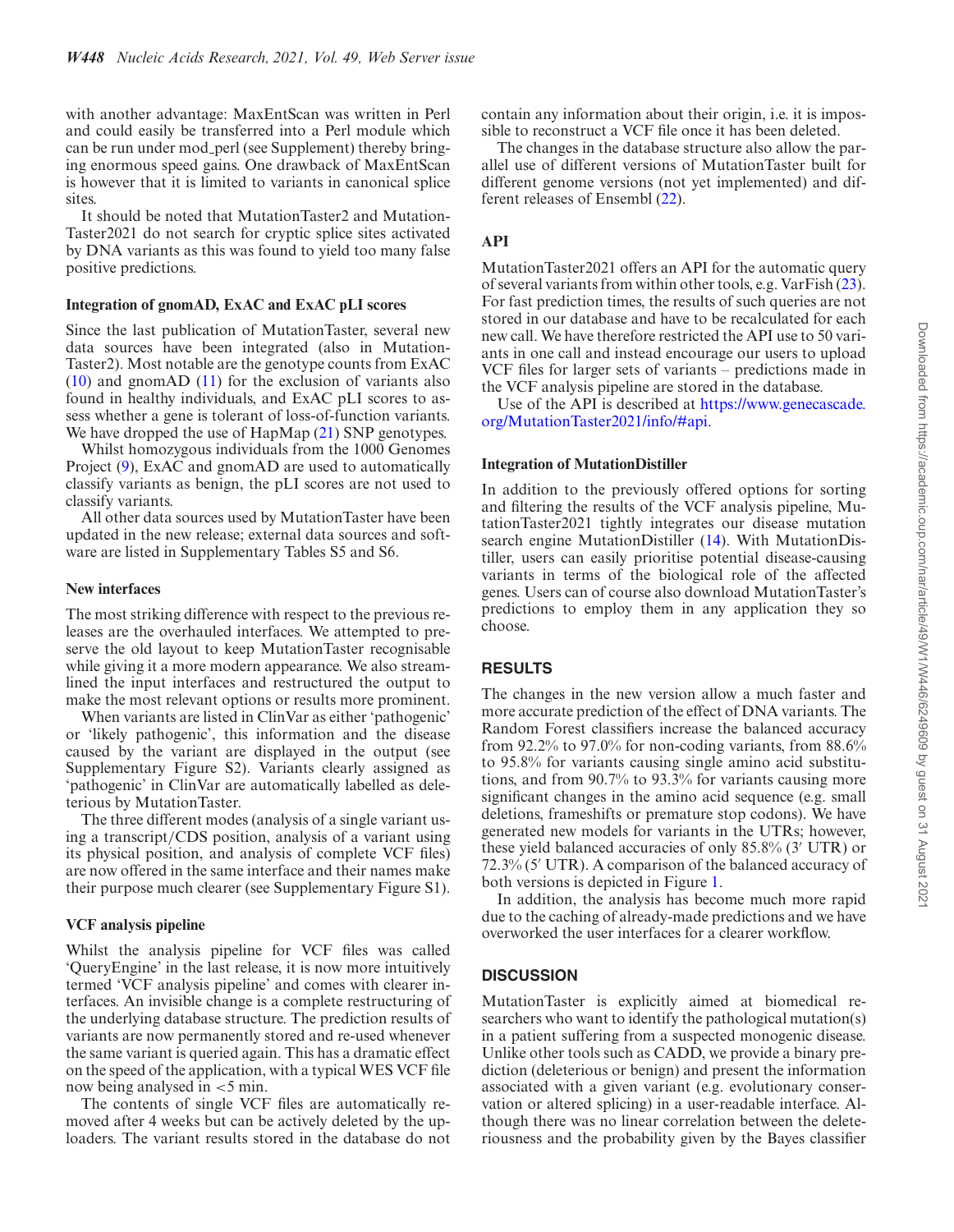<span id="page-3-0"></span>

# **Balanced accuracy of MutationTaster2 and MutationTaster2021**

**Figure 1.** Balanced accuracy of MutationTaster2 and MutationTaster2021. Figure 1 shows the gains in the balanced accuracy of MutationTaster2021 (green) compared to MutationTaster2 (blue) for the five different prediction models (*simple aae*: variants leading to single amino acid substitutions; *complex aae*: variants changing more than one amino acid; *3utr*: variants in the 3 UTR; *5utr*: variants in the 5 UTR; *without aae*: all other variants, i.e. non-coding variants). The models for UTR variants were not available in MutationTaster2. Please note that the accuracy of MutationTaster2 was validated in five-fold cross-validations whereas the accuracy of MutationTaster2021 was measured on data not used for training. A thorough description and detailed statistics can be found in the Supplement.

in the old version, the use of small Random Forests renders such a correlation impossible. For this reason, we no longer give a potentially misleading confidence score but instead print the number of decision trees supporting deleteriousness versus benign. As with any classifier, a number of variants will be misclassified. This becomes especially apparent for benign variants (tens of thousands in any WES). As mentioned earlier, our models were explicitly trained for balanced accuracy, not for low false positive rates (specificity). This follows our patient-oriented maxim that it is better to err on the side of generating some false positives than to run the risk of missing a true positive variant, i.e. the actual disease-causing mutation. MutationTaster uses data from different large-scale genotyping projects to automatically exclude common variants but we recommend using in-house databases to filter out population-specific polymorphisms.

To save disk space, we do not store the exact numbers of heterozygous or homozygous genotypes in these databases but instead cut off numbers at 32 000 as this number of healthy individuals clearly indicates benign alleles. We provide direct links to the original data should our users require exact numbers.

With biomedical researchers in mind as the main users of MutationTaster, we hope to streamline their search for causal variants in their patients with the seamless integration of MutationDistiller as a downstream application. Thus, MutationTaster/MutationDistiller can serve as a 'one-stop shop' for the identification of disease mutations.

One clear limitation of MutationTaster is that it can only predict the deleteriousness of variants residing within protein-coding genes. Variants within RNA genes or outwith genes cannot be assessed. Although we offer some prediction functions for such variants in our tool RegulationSpotter [\(24\)](#page-5-0), we should state that we do not consider predictions for extragenic variants as reliable enough to be included in MutationTaster.

# **OUTLOOK**

#### **Use of genome version 38**

So far, MutationTaster only uses human genome version 37 (GRCh37), the predominant version used by the medical genetics community. A major goal for the next year will be the inclusion of the current genome version, GRCh38. The new database structure facilitates the parallel use of different genome versions.

# **Splicing**

We are currently evaluating the accuracies of various splice prediction tools and may replace MaxEntScan with a tool with higher predictive performance in the near future.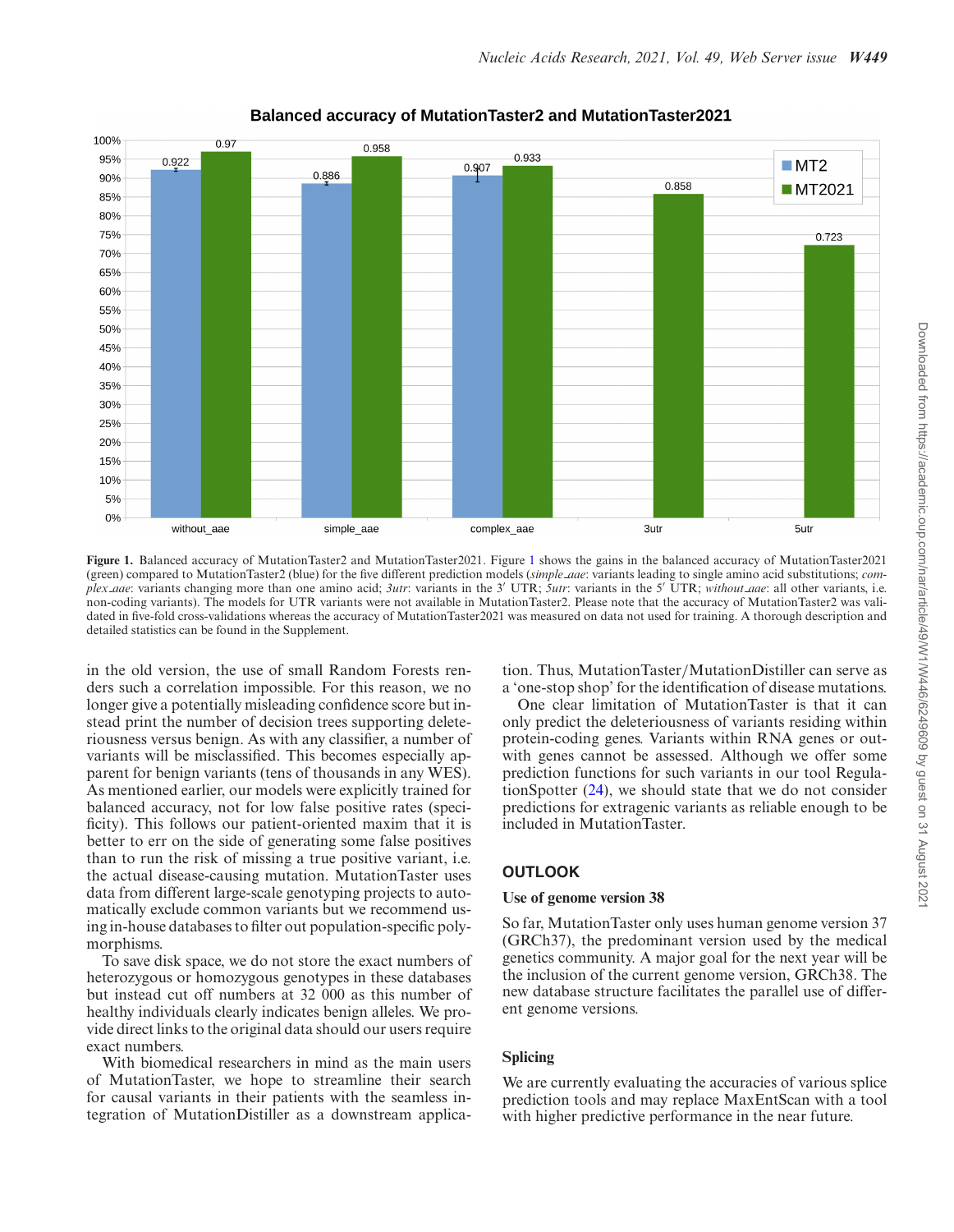#### <span id="page-4-0"></span>**Better predictions for mtDNA variants**

We also aim to improve the prediction of the effects of variants in the mitochondrial DNA. This will include predictions for variants within the tRNA genes (which cannot yet be analyzed) and handling of the different annotations of the mitochondrial genome (chrM versus chrMT).

#### **Better predictions for variants located in the untranslated regions**

The low predictive performance for variants located in the UTRs will be improved in the near future. So far, the changes to other non-coding variants include the use of polyadq [\(25\)](#page-5-0) to detect disrupted polyadenylation signals (3 UTR) and a self-made check for changes to the Kozak consensus sequence  $(5' UTR)$ . Obviously, both models will benefit from adding further tools to improve the recognition of relevant changes in the DNA, e.g. to predict changes in mRNA stability.

#### **Handling of multi-sample VCF files**

The current release of MutationTaster is limited to VCF files containing a single sample. We are already working on the extension to multi-sample VCF files.

# **DATA AVAILABILITY**

MutationTaster2021 is freely available at https://www. [genecascade.org/MutationTaster2021/. We provide exam](https://www.genecascade.org/MutationTaster2021/)ples, concise documentation, and detailed information about the Random Forest classifier. The website is free and open to all users and there is no login requirement.

[The old release is still available at](http://www.mutationtaster.org/) http://www. mutationtaster.org/ (please note that some novel functions such as ExAC genotype counts, pLI scores, and the display of diseases have already been implemented).

# **SUPPLEMENTARY DATA**

[Supplementary Data](https://academic.oup.com/nar/article-lookup/doi/10.1093/nar/gkab266#supplementary-data) are available at NAR Online.

# **ACKNOWLEDGEMENTS**

The authors would like to thank our users for their reports of bugs and suggestions for new features.

# **FUNDING**

Deutsche Forschungsgemeinschaft (DFG; German Research Foundation) [FOR2841 TP08, TP09 to M.S., FOR2841 TP05, TP09 to D.S.]; M.S. is supported by a grant of the DFG under Germany's Excellence Strategy (EXC-2049) [390688087]. Funding for open access charge: Charite´ – Universitatsmedizin Berlin. ¨

*Conflict of interest statement.* Dominik Seelow is Executive Editor of *Nucleic Acids Research*.

# **REFERENCES**

- 1. Stenson,P.D., Mort,M., Ball,E.V., Chapman,M., Evans,K., Azevedo,L., Hayden,M., Heywood,S., Millar,D.S., Phillips,A.D. *et al.* (2020) The Human Gene Mutation Database (HGMD®): optimizing its use in a clinical diagnostic or research setting. *Hum. Genet.*, **139**, 1197–1207.
- 2. Acuna-Hidalgo,R., Veltman,J.A. and Hoischen,A. (2016) New insights into the generation and role of de novo mutations in health and disease. *Genome Biol.*, **17**, 241.
- 3. Wang,W., Corominas,R. and Lin,G.N. (2019) De novo mutations from whole exome sequencing in neurodevelopmental and psychiatric disorders: from discovery to application. *Front. Genet.*, **10**, 258.
- 4. Sosnay,P.R. and Cutting,G.R. (2014) Interpretation of genetic variants. *Thorax*, **69**, 295–297.
- 5. Adzhubei,I., Jordan,D.M. and Sunyaev,S.R. (2013) Predicting functional effect of human missense mutations using PolyPhen-2. *Curr. Protoc. Hum. Genet.*, doi:10.1002/0471142905.hg0720s76.
- 6. Sim,N.-L., Kumar,P., Hu,J., Henikoff,S., Schneider,G. and Ng,P.C. (2012) SIFT web server: predicting effects of amino acid substitutions on proteins. *Nucleic Acids Res.*, **40**, W452–W457.
- 7. Schwarz,J.M., Cooper,D.N., Schuelke,M. and Seelow,D. (2014) MutationTaster2: mutation prediction for the deep-sequencing age. *Nat. Methods*, **11**, 361–362.
- 8. Rentzsch,P., Witten,D., Cooper,G.M., Shendure,J. and Kircher,M. (2019) CADD: predicting the deleteriousness of variants throughout the human genome. *Nucleic Acids Res.*, **47**, D886–D894.
- 9. 1000 Genomes Project Consortium, Auton,A., Brooks,L.D., Durbin,R.M., Garrison,E.P., Kang,H.M., Korbel,J.O., Marchini,J.L., McCarthy,S., McVean,G.A. *et al.* (2015) A global reference for human genetic variation. *Nature*, **526**, 68–74.
- 10. Lek,M., Karczewski,K.J., Minikel,E.V., Samocha,K.E., Banks,E., Fennell,T., O'Donnell-Luria,A.H., Ware,J.S., Hill,A.J., Cummings,B.B. *et al.* (2016) Analysis of protein-coding genetic variation in 60,706 humans. *Nature*, **536**, 285–291.
- 11. Karczewski,K.J., Francioli,L.C., Tiao,G., Cummings,B.B., Alfoldi,J., ¨ Wang,Q., Collins,R.L., Laricchia,K.M., Ganna,A., Birnbaum,D.P. *et al.* (2020) The mutational constraint spectrum quantified from variation in 141,456 humans. *Nature*, **581**, 434–443.
- 12. Sifrim,A., Popovic,D., Tranchevent,L.-C., Ardeshirdavani,A., Sakai,R., Konings,P., Vermeesch,J.R., Aerts,J., De Moor,B. and Moreau,Y. (2013) eXtasy: variant prioritization by genomic data fusion. *Nat. Methods*, **10**, 1083–1084.
- 13. Robinson, P.N., Köhler, S., Oellrich, A. and Sanger Mouse Genetics ProjectSanger Mouse Genetics Project, Wang,K., Mungall,C.J., Lewis, S.E., Washington, N., Bauer, S., Seelow, D. *et al.* (2014) Improved exome prioritization of disease genes through cross-species phenotype comparison. *Genome Res.*, **24**, 340–348.
- 14. Hombach,D., Schuelke,M., Knierim,E., Ehmke,N., Schwarz,J.M., Fischer-Zirnsak,B. and Seelow,D. (2019) MutationDistiller: user-driven identification of pathogenic DNA variants. *Nucleic Acids Res.*, **47**, W114–W120.
- 15. Posey,J.E., Rosenfeld,J.A., James,R.A., Bainbridge,M., Niu,Z., Wang,X., Dhar,S., Wiszniewski,W., Akdemir,Z.H.C., Gambin,T. *et al.* (2016) Molecular diagnostic experience of whole-exome sequencing in adult patients. *Genet. Med. Off. J. Am. Coll. Med. Genet.*, **18**, 678–685.
- 16. Retterer,K., Juusola,J., Cho,M.T., Vitazka,P., Millan,F., Gibellini,F., Vertino-Bell,A., Smaoui,N., Neidich,J., Monaghan,K.G. *et al.* (2016) Clinical application of whole-exome sequencing across clinical indications. *Genet. Med. Off. J. Am. Coll. Med. Genet.*, **18**, 696–704.
- 17. Landrum,M.J., Chitipiralla,S., Brown,G.R., Chen,C., Gu,B., Hart,J., Hoffman,D., Jang,W., Kaur,K., Liu,C. *et al.* (2020) ClinVar: improvements to accessing data. *Nucleic Acids Res.*, **48**, D835–D844.
- 18. Schwarz, J.M., Rödelsperger, C., Schuelke, M. and Seelow, D. (2010) MutationTaster evaluates disease-causing potential of sequence alterations. *Nat. Methods*, **7**, 575–576.
- 19. Reese,M.G., Eeckman,F.H., Kulp,D. and Haussler,D. (1997) Improved splice site detection in Genie. *J. Comput. Biol. J. Comput. Mol. Cell Biol.*, **4**, 311–323.
- 20. Yeo,G. and Burge,C.B. (2004) Maximum entropy modeling of short sequence motifs with applications to RNA splicing signals. *J. Comput. Biol. J. Comput. Mol. Cell Biol.*, **11**, 377–394.